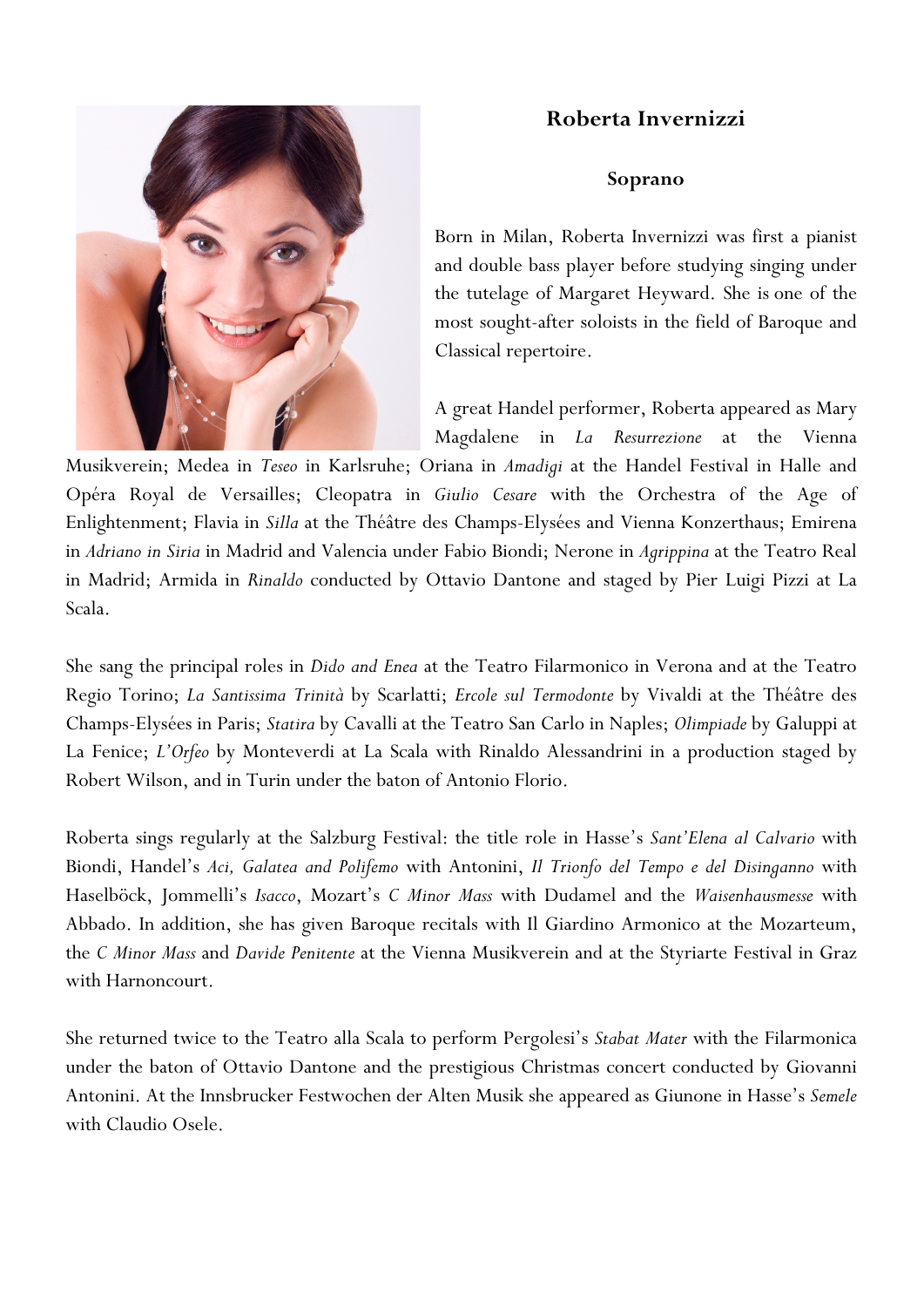Roberta Invernizzi is highly regarded in Vienna. Hence, Nikolaus Harnoncourt engaged her for a performance of Mozart's arrangement of *Alexander's Feast* by Handel, given at the Musikverein as part of the hall's 200<sup>th</sup> anniversary celebrations. She also gave a recital entitled "Roberta Invernizzi and friends" as part of the 20-year anniversary of the Resonanzen Festival at the Konzerthaus in Vienna.

She has worked with conductors such as Ivor Bolton, Giovanni Antonini, Nikolaus Harnoncourt, Claudio Abbado, Ton Koopman, Gustav Leonhardt, Frans Brüggen, Jordi Savall, Alan Curtis, Fabio Biondi, Antonio Florio, Rinaldo Alessandrini, Ottavio Dantone… and performed with orchestras including Concentus Musicus Wien, Orchestra Mozart, Accademia Bizantina, Il Giardino Armonico, Cappella della Pietà de' Turchini, Concerto Italiano, Europa Galante, Ensemble Matheus, the Venice Baroque Orchestra and I Barocchisti.

Roberta has made more than 100 recordings – Sony, Deutsche Gramophone, EMI/Virgin, Naïve, Glossa, Opus 111 –, many of them world premieres, that have been awarded the Diapason d'Or, Choc du Monde de la Musique, Gramophone Award, Goldberg's Five Stars and Preis der deutschen Schallplattenkritik.

She has also won the MIDEM Classical Award and the prestigious Stanley Sadie Handel Recording Prize for her solo CD of Handel works. Her album "Dolcissimo sospiro" won a MIDEM Classical Award and the Stanley Sadie Handel Recording Prize in 2007 and her CDs of Handel's Italian cantatas received the Stanley Sadie Handel Recording Prize in 2010.

Current and past engagements include Acrimante in Alessandro Melani's *Empio punito* conducted by Carlo Ipata and staged by Jacopo *Spirei* at the Teatro Verdi in Pisa; San Giovanni in Scarlatti's *Vergine Addolorata* at the Baroque Festival of the Staatsoper Berlin. With Europa Galante and Fabio Biondi, she is Fortuna + Minerva in Monteverdi's *Ritorno di Ulisse in patria* at the Hamburg Elbphilharmonie, and Flavia in Handel's *Silla* at the Bucharest George Enescu Festival. She performs works by Scarlatti and Bononcini at the Potsdam Festival Sanssouci with a revival in Bayreuth and Berlin and presents a programme dedicated to Women Baroque Composers at both the Granada Festival and Wigmore Hall.